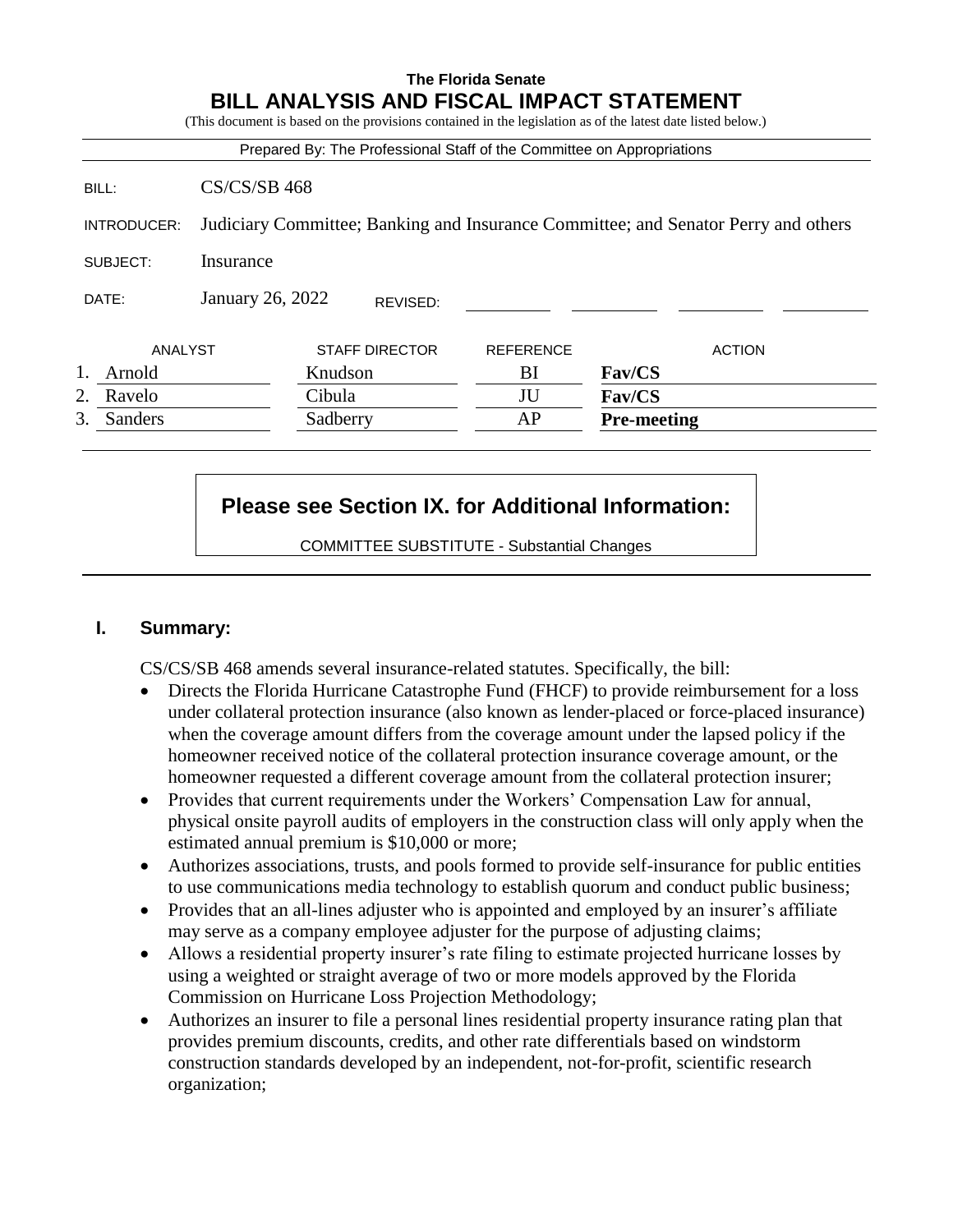- Limits the requirement that an insurer provide a policyholder who has an automatic bank withdrawal agreement with the insurer with 15 days advance written notice of any increase in policy premiums. Instead, notice will only be required for premium increases that will result in an increase in the automatic withdrawal of more than \$10 from the previous withdrawal amount;
- Provides Citizens Property Insurance Corporation with discretion to offer wind-only policies to condominium associations when 50 percent or more of their units are rented more than eight times per year for a period of less than 30 days;
- Eliminates a requirement that an insurer that provides electronic delivery of the insurance policy to a policyholder (or the person entitled to delivery) to also provide within the electronic transmission notice of the policyholder's right to receive the policy via United States mail. The bill also eliminates a requirement that the insurer provide a paper copy of the policy to the insured upon his or her request;
- Allows a policyholder to select a hurricane deductible greater than 10 percent, reject windstorm coverage, or reject contents coverage under a residential property insurance policy by typing the existing exclusionary statement language, instead of handwriting it;
- Provides section 627.7152, F.S., governing assignment agreements, applies to instruments that assign or transfer post-loss benefits to a service provider that provides scopes of service or provides inspection services;
- Provides the term "assignment agreement" does not include an instrument by which a licensed public adjuster is compensated for public adjuster services;
- Requires an assignee provide the notice of intent to initiate litigation to the name and mailing address designated by the insurer in the policy forms if notice is sent by certified mail, return receipt requested, or to the e-mail address designated by the insurer in the policy forms if notice is sent by electronic delivery;
- Requires an automobile policy that does not provide coverage for bodily injury liability and property damage liability include notice accompanying the declarations page that the policy does not provide such coverages and does not comply with any financial responsibility laws. Such policies generally cover antique motor vehicles; and
- Exempts licensed personal lines and general lines agents from salesperson licensing requirements otherwise required to solicit, negotiate, advertise, or sell motor vehicle service agreements, home warranty contracts, and service agreement contracts.

The bill has no impact to state funds or expenditures and may have an insignificant impact on the FHCF.

The bill takes effect July 1, 2022, except as otherwise provided.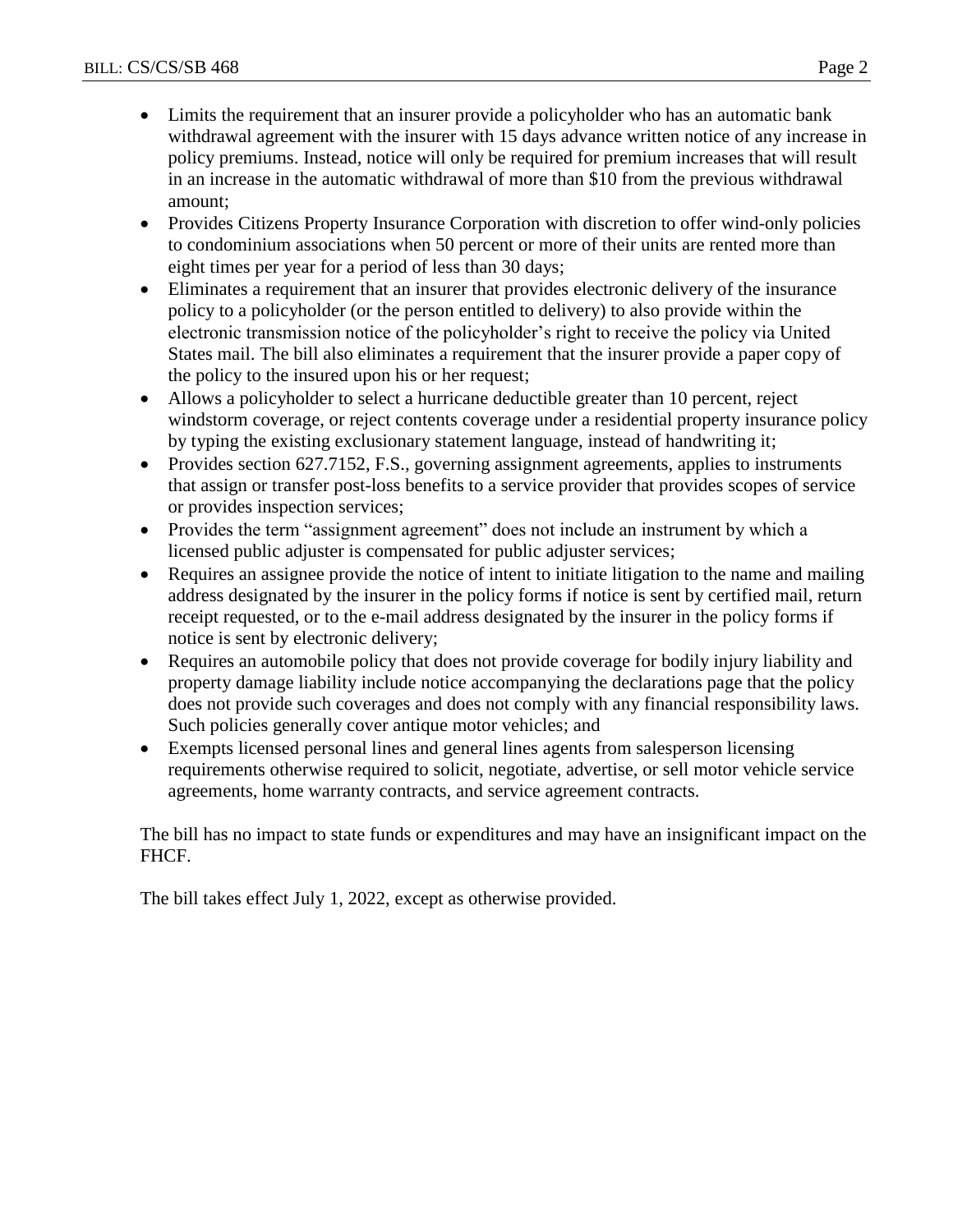## **II. Present Situation:**

## **The Florida Hurricane Catastrophe Fund (FHCF)**

The FHCF is a tax-exempt<sup>1</sup> fund created in 1993<sup>2</sup> after Hurricane Andrew<sup>3</sup> as a form of mandatory reinsurance for residential property insurers. The FHCF is administered by the State Board of Administration  $(SBA)^4$  and is a tax-exempt source of reimbursement to property insurers for a selected percentage  $(45, 75, or 90$  percent)<sup>5</sup> of hurricane losses above the insurer's retention (deductible). The FHCF provides insurers an additional source of reinsurance that is less expensive than what is available in the private market, enabling insurers to generally write more residential property insurance in the state than would otherwise be written. Because of the low cost of coverage from the FHCF, the fund acts to lower residential property insurance premiums for consumers.

All insurers admitted to do business in this state writing residential property insurance that includes wind coverage must buy reimbursement coverage (reinsurance) on their residential property exposure through the FHCF.<sup>6</sup> The FHCF is authorized by statute to sell \$17 billion of mandatory layer coverage.<sup>7</sup> Each insurer that purchases coverage may receive up to its proportional share of the \$17 billion mandatory layer of coverage based upon the insurer's share of the actual premium paid for the contract year, multiplied by the claims paying capacity of the fund. Each insurer may select a reimbursement contract wherein the FHCF promises to reimburse the insurer for 45 percent, 75 percent, or 90 percent of covered losses, plus 10 percent<sup>8</sup> of the reimbursed losses for loss adjustment expenses.<sup>9</sup>

The FHCF must charge insurers the actuarially indicated premium<sup>10</sup> for the coverage provided, based on hurricane loss projection models found acceptable by the Florida Commission on Hurricane Loss Projection Methodology.<sup>11</sup> The actuarially indicated premium is an amount determined by the principles of actuarial science to be adequate to pay current and future obligations and expenses of the fund.<sup>12</sup> In practice, each insurer pays the FHCF annual reimbursement premiums that are proportionate to each insurer's share of the FHCF's risk exposure. Historically, FHCF coverage generally costs less than private reinsurance because the fund is a tax-exempt non-profit corporation and does not charge a risk load as it relates to overhead and operating expenses incurred by other private insurers.<sup>13</sup>

 $1$  Section 215.555(1)(f), F.S.

<sup>2</sup> Chapter 93-409, Laws of Fla.

<sup>3</sup> Ed Rappaport, *Preliminary Report, Hurricane Andrew* (updated Dec. 10, 1993; addendum Feb. 7, 2005), [https://www.nhc.noaa.gov/1992andrew.html.](https://www.nhc.noaa.gov/1992andrew.html)

<sup>4</sup> State Board of Administration of Florida (SBA), *About the SBA*[, https://www.sbafla.com/fsb/](https://www.sbafla.com/fsb/) (last visited Mar. 23, 2021).

<sup>5</sup> Section 215.555(2)(e), F.S.

<sup>6</sup> *See* s. 215.555(4)(a), F.S.

<sup>7</sup> Section 215.555(4)(c)1., F.S.

 $8$  Section 215.555(4)(b)1., F.S.

<sup>9</sup> Loss adjustment expenses are costs incurred by insurers when investigating, adjusting, and processing a claim.

 $10$  Section 215.555(5)(a), F.S.

<sup>11</sup> *See Florida Commission on Hurricane Loss Methodology*[, https://www.sbafla.com/method/](https://www.sbafla.com/method/) (last visited Mar. 23, 2021).

 $12$  Section 215.555(2)(a), F.S.

<sup>13</sup> SBA, Florida Hurricane Catastrophe Fund, *2016 Annual Report*, *available at*  [https://www.sbafla.com/fhcf/Portals/FHCF/Content/Reports/Annual/20170606\\_FHCF\\_2016\\_AnnualReport\\_A.pdf?ver=2017](https://www.sbafla.com/fhcf/Portals/FHCF/Content/Reports/Annual/20170606_FHCF_2016_AnnualReport_A.pdf?ver=2017) -07-06-085215-943 (last visited Mar. 8, 2021).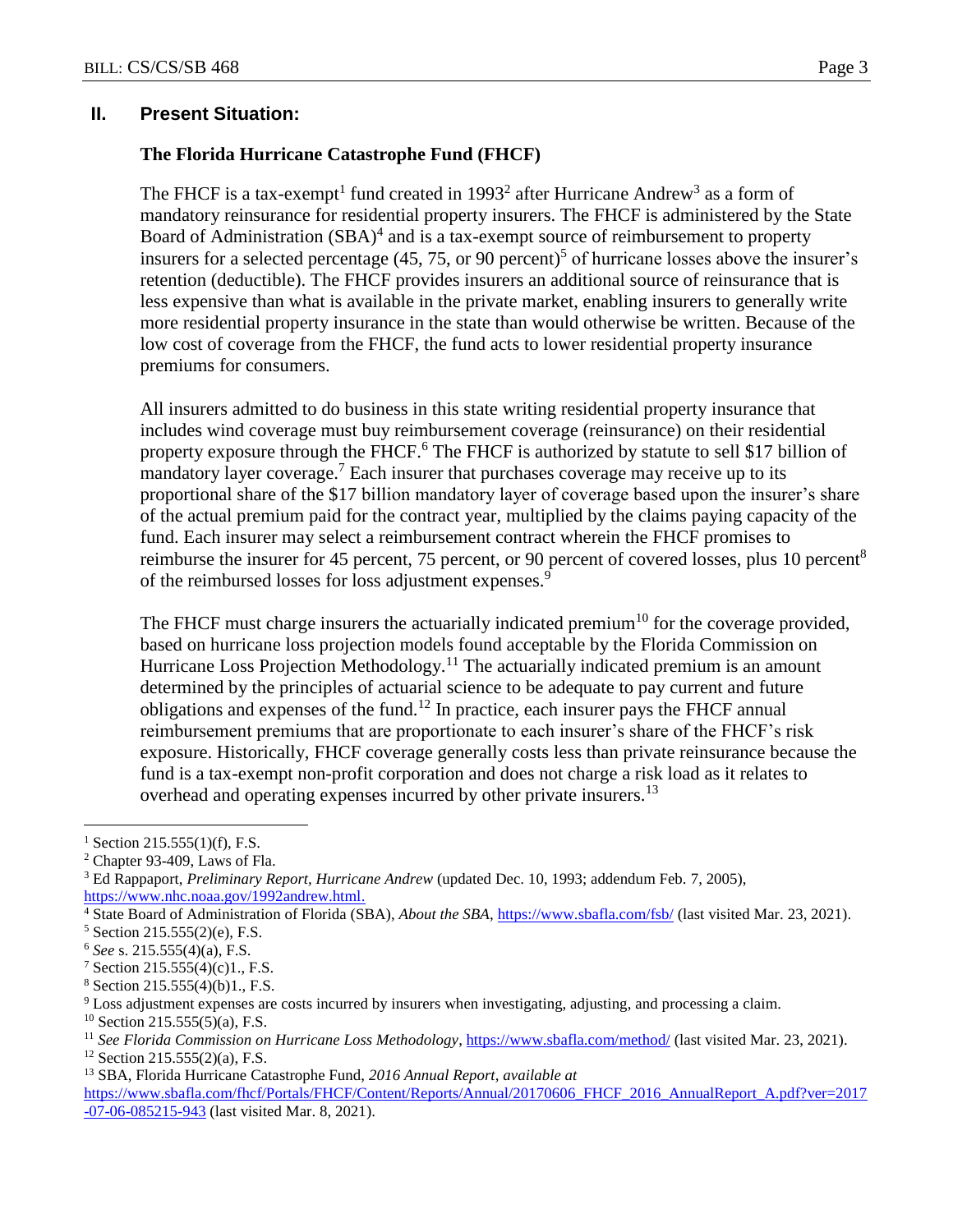When the moneys in the FHCF are or will be insufficient to cover losses, the law<sup>14</sup> authorizes the FHCF to issue revenue bonds funded by emergency assessments on all lines of insurance except medical malpractice and workers compensation.<sup>15</sup> Emergency assessments may be levied up to six percent of premium for losses attributable to any one contract year, and up to 10 percent of premium for aggregate losses from multiple years. The FHCF's broad-based assessment authority is one of the reasons the FHCF was able to obtain an exemption from federal taxation from the Internal Revenue Service as an integral part of state government.<sup>16</sup>

# *Reimbursement of Collateral Protection Insurance*

Collateral protection insurance, sometimes referred to as "lender-placed" or "force-placed" insurance, is insurance placed by a lender, at the expense of the borrower, to protect the lender's security interest in property pursuant to a loan, such as a home mortgage. Collateral protection insurance is placed by the lender when it deems the homeowners' insurance insufficient, usually because the borrower's insurance policy is lapsed or cancelled. The FHCF covers policies of collateral protection insurance if the collateral protection insurance covers a personal residence and protects both the borrower's and the lender's financial interests in an amount at least equal to the coverage for the dwelling in place under the lapsed homeowners policy.<sup>17</sup>

## **Payroll Audits for Construction Classification of Employers**

Florida law currently requires biennial payroll audits for employers in all classes other than construction, with factors for more frequent audits, and annual, physical onsite payroll audits for employers in the construction class, to ensure that the appropriate premium is charged for workers' compensation coverage.<sup>18</sup> Section 440.381, F.S., does not provide a minimum premium threshold for compliance purposes.

An employer that fails to provide reasonable access to payroll records for an audit must pay the insurer a premium not to exceed three times the most recent estimated annual premium.<sup>19</sup> An employer that understates or conceals payroll, misrepresents or conceals employee duties so as to avoid proper classification for premium calculations, or misrepresents or conceals information pertinent to the computation and application of an experience rating modification factor, must pay the insurer a penalty equal to 10 times the amount of the difference in premium paid and the amount the employer should have paid, plus reasonable attorney's fees.<sup>20</sup>

<sup>&</sup>lt;sup>14</sup> Section 215.555(6), F.S.

 $15$  Section 215.555(6)(b), F.S.

<sup>&</sup>lt;sup>16</sup> The U.S. Internal Revenue Service has, by a Private Letter Ruling, authorized the Florida Hurricane Catastrophe Fund (FHCF) to issue tax-exempt bonds. The initial ruling was granted on March 27, 1998, for five years until June 30, 2003. On May 28, 2008, the Internal Revenue Service issued a private letter ruling holding that the prior exemption, which was to expire on June 30, 2008, could continue to be relied upon on a permanent basis. *See* FHCF, *Fiscal Year 2009-2010 Annual Report*, 14,

[https://www.sbafla.com/fhcf/Portals/FHCF/Content/Reports/Annual/SBA\\_CATF\\_Annual\\_ReportFHCF\\_Final.pdf?ver=2016](https://www.sbafla.com/fhcf/Portals/FHCF/Content/Reports/Annual/SBA_CATF_Annual_ReportFHCF_Final.pdf?ver=2016-06-08-121900-647) [-06-08-121900-647](https://www.sbafla.com/fhcf/Portals/FHCF/Content/Reports/Annual/SBA_CATF_Annual_ReportFHCF_Final.pdf?ver=2016-06-08-121900-647) (last visited March 23, 2021).

<sup>17</sup> Section 215.555(2)(c), F.S.

<sup>18</sup> Section 440.381(3), F.S.

<sup>19</sup> Section 440.381(8), F.S.

<sup>&</sup>lt;sup>20</sup> Section 440.381(6)(a), F.S.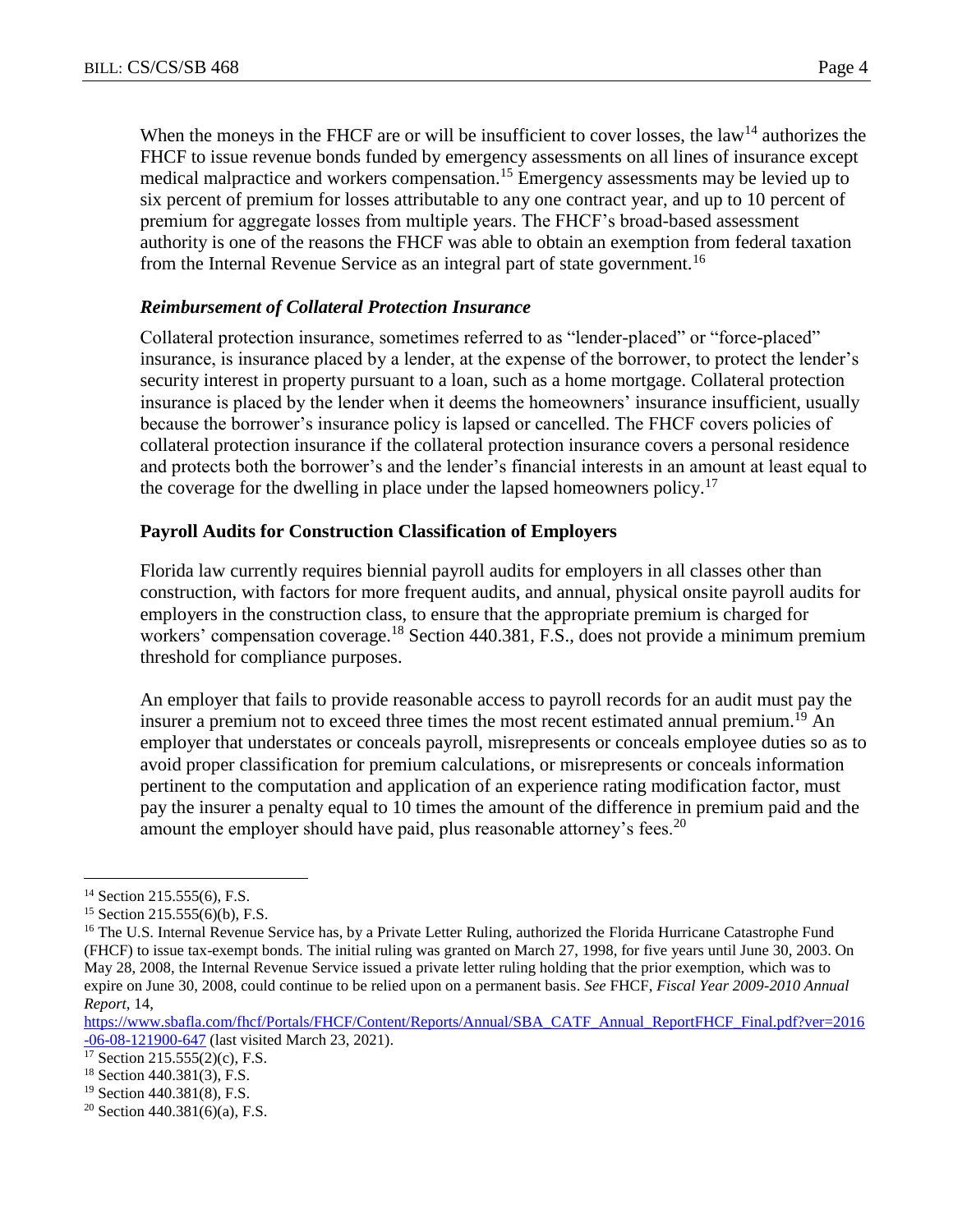Florida law authorizes two or more local governmental entities to enter into an interlocal agreement (fund) for the purpose of securing workers' compensation payments, or insuring or self-insuring real or personal property of every kind and every interest in such property against loss or damage from any hazard or cause and against any loss consequential to such loss or damage. $21$ 

For any fund created after October 1, 2004, the fund is subject to the requirements of group selfinsurance funds for the first five years of its existence,<sup>22</sup> including participation in the Florida Self-Insurers Guaranty Association.<sup>23</sup> The Florida Self-Insurers Guaranty Association is exempt from certain public record requirements under s. 119.07(1), F.S., related to claims and minutes meetings, and certain public meeting requirements under s.  $286.011$ , F.S., <sup>24</sup> related to discussion to claims and other confidential information. Section 286.011, F.S., declares all meetings of any board or commission of any state agency or authority or of any agency or authority of any county, municipal corporation, or political subdivision, except as otherwise provided in the State Constitution, including meetings with or attended by any person elected to such board or commission, but who has not yet taken office, at which official acts are to be taken to be public meetings open to the public at all times. Any resolution, rule, or formal action taken in contravention of this provision is not considered binding.<sup>25</sup>

# **Insurance Adjusters**

Florida law requires all insurance adjusters to be licensed by the Department of Financial Services (DFS) and appointed by the appropriate entity or person<sup>26</sup> in order to adjust claims. General requirements for licensure include submitting an application; paying required fees; satisfying pre-licensing examination requirements, when applicable; complying with requirements as to knowledge, experience, or instruction; and submitting fingerprints.<sup>27</sup>

Under s. 626.864, F.S., there are both public adjusters and all-lines adjuster license types, with all-lines appointments further divided into independent adjusters, $28$  company employee adjusters,  $29$  and public adjuster apprentices.<sup>30</sup> The same adjuster may not be concurrently licensed as a public adjuster and an all-lines adjuster.<sup>31</sup> In the case of an all-lines adjuster, the adjuster may be appointed as an independent adjuster, company employee adjuster, or public adjuster apprentice, but not more than one concurrently.<sup>32</sup>

- <sup>29</sup> Section 626.856, F.S.
- <sup>30</sup> Section 626.8561, F.S.
- <sup>31</sup> Section 626.864(2), F.S.

<sup>&</sup>lt;sup>21</sup> Section 624.4622(1), F.S.

 $22$  Section 624.4622(3), F.S.

<sup>23</sup> Section 624.4621(9), F.S.

<sup>&</sup>lt;sup>24</sup> Section 440.3851, F.S.

<sup>&</sup>lt;sup>25</sup> Section 286.011, F.S.

<sup>&</sup>lt;sup>26</sup> See s. 626.015(4), F.S., defining "appointment" as the authority given by an insurer or employer to a licensee to adjust claims on behalf of an insurer or employer.

 $27$  Section 626.171, F.S.

<sup>&</sup>lt;sup>28</sup> Section 626.855, F.S.

<sup>32</sup> Section 626.864(3), F.S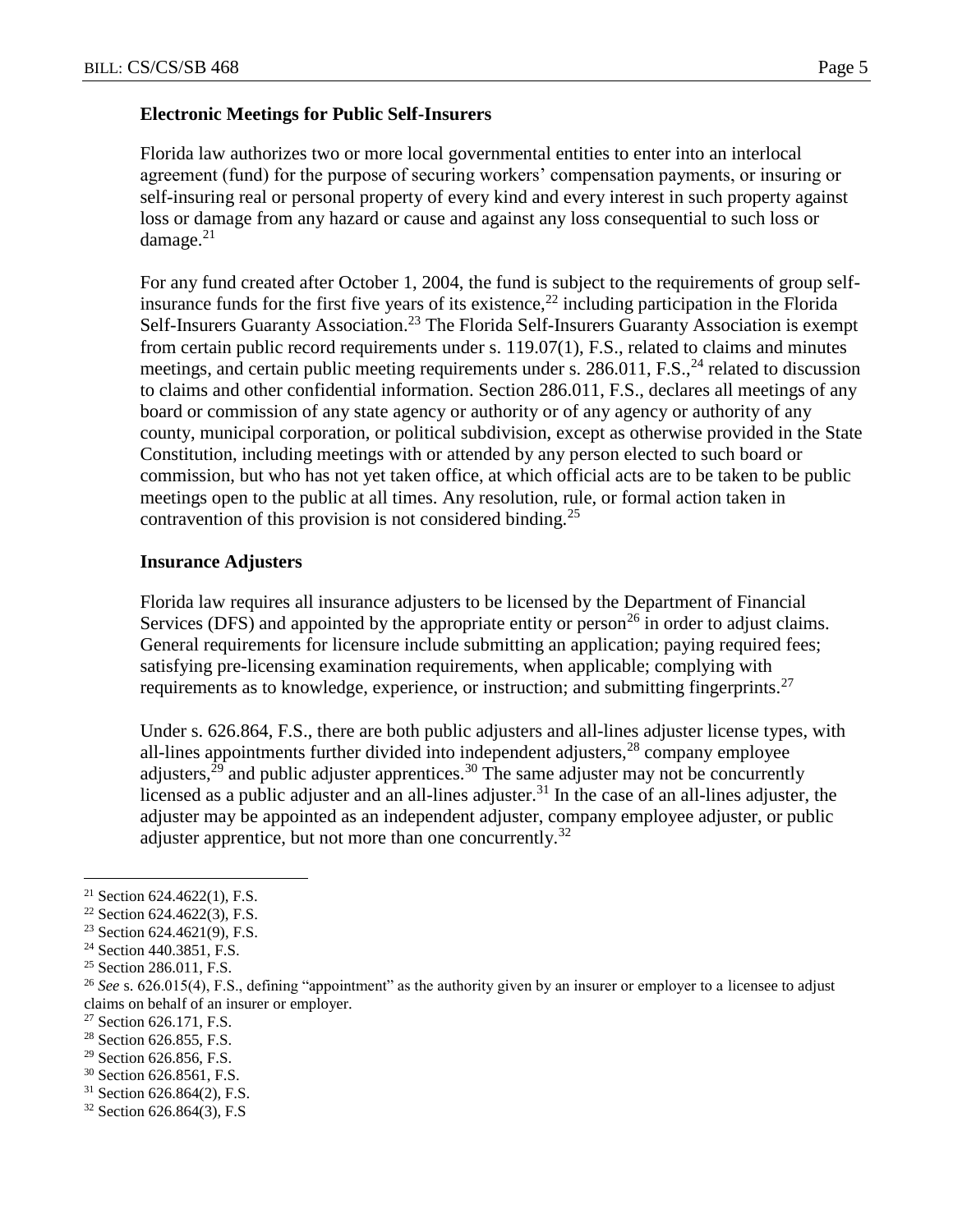A public adjuster is any person, other than a licensed attorney, who, for compensation, prepares, completes, or files an insurance claim form for an insured or third-party claimant in negotiating or settling an insurance claim on behalf of an insured or third party.<sup>33</sup> Public adjusters operate independently and are not affiliated with any insurer.

An all-lines adjuster is any person who, for compensation, ascertains and determines the amount of any claim, loss, or damage payable under an insurance contract or settles such claim, loss, or damage on behalf of a public adjuster or insurer.<sup>34</sup>

An independent adjuster is any person who is self-employed or employed by an independent adjusting firm and who works for an insurer to ascertain and determine the amount of an insurance claim, loss, or damage, or to settle an insurance claim under an insurance contract.<sup>35</sup>

A company employee adjuster is any person employed in-house by an insurer, or a wholly owned subsidiary of the insurer, who ascertains and determines the amount of an insurance claim, loss, or damage, or settles such claim, loss, or damage.  $36$ 

## **Regulation of Property Insurance Rates**

Part I of ch. 627, F.S., is the Rating Law,<sup>37</sup> which governs property, casualty, and surety insurance covering the subjects of insurance resident, located, or to be performed in this state.<sup>38</sup> The rating law provides that the rates for all classes of insurance it governs may not be excessive, inadequate, or unfairly discriminatory.<sup>39</sup> Though the terms "rate" and "premium" are often used interchangeably, the rating law specifies that "rate" is the unit charge that is multiplied by the measure of exposure or amount of insurance specified in the policy to determine the premium, which is the consideration paid by the consumer. $40$ 

All insurers or rating organizations must file rates with the Office of Insurance Regulation (OIR) either 90 days before the proposed effective date of a new rate, which is considered a "file and use" rate filing, or 30 days after the effective date of a new rate, which is considered a "use and file" rate filing.

Upon receiving a rate filing, the OIR reviews the filing to determine if the rate is excessive, inadequate, or unfairly discriminatory. The OIR makes that determination in accordance with generally acceptable actuarial techniques and, in a property insurance rate filing, considers the following:

- Past and prospective loss experience;
- Past and prospective expenses;

 $\overline{a}$ 

<sup>36</sup> Section 626.856, F.S.

<sup>33</sup> Section 626.854(1), F.S.

<sup>34</sup> Section 626.8548, F.S.

<sup>&</sup>lt;sup>35</sup> Section 626.855, F.S.

<sup>&</sup>lt;sup>37</sup> Section 627.011, F.S.

<sup>38</sup> Section 627.021, F.S.

<sup>39</sup> Section 627.062(1), F.S.

<sup>40</sup> Section 627.041, F.S.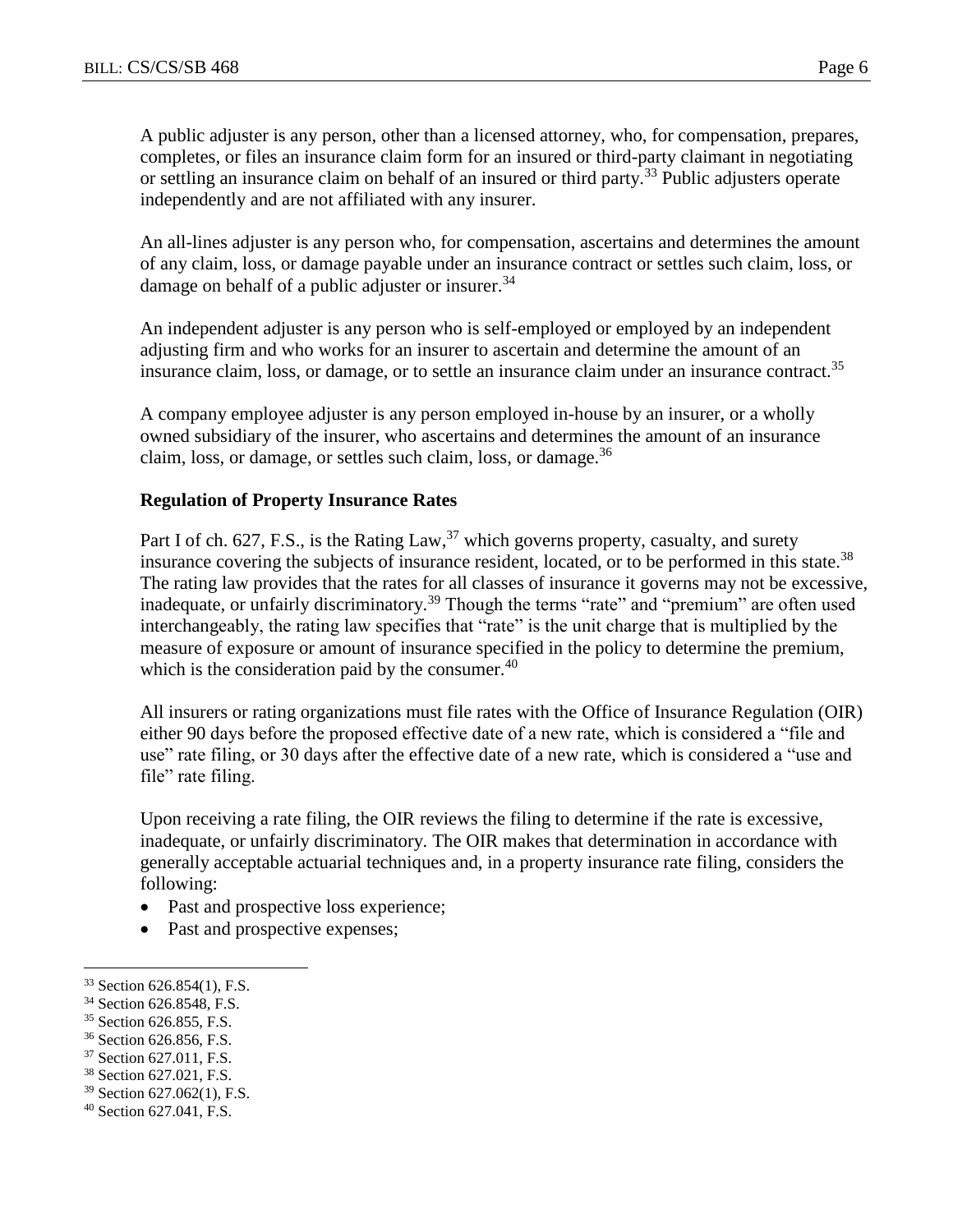- The degree of competition among insurers for the risk insured;
- Investment income reasonably expected by the insurer;
- The reasonableness of the judgment reflected in the rate filing;
- Dividends, savings, or unabsorbed premium deposits returned to policyholders;
- The adequacy of loss reserves;
- The cost of reinsurance;
- Trend factors, including trends in actual losses per insured unit for the insurer;
- Conflagration and catastrophe hazards;
- Projected hurricane losses;
- Projected flood losses, if the policy covers the risk of flood;
- A reasonable margin for underwriting profit and contingencies; and
- Other relevant factors that affect the frequency or severity of claims or expenses.

# *Florida Commission on Hurricane Loss Projection Methodology*

Projected hurricane losses in a rate filing must be estimated using a model or method found to be acceptable or reliable by the Florida Commission on Hurricane Loss Projection Methodology (commission). <sup>41</sup> The commission consists of 12 members with expertise in the elements used to develop computer models to estimate hurricane and flood loss. Members of the commission include State University System faculty experts in insurance finance, statistics, computer system design, meteorology, and structural engineering; three actuaries; the insurance consumer advocate; the Director of the FHCF; the Executive Director of Citizens Property Insurance Corporation; and the Director of the Division of Emergency Management.<sup>42</sup>

# *Residential Property Insurance Mitigation Credits, Discounts, or Other Rate Differentials*

Residential property insurance rate filings must account for mitigation measures undertaken by policyholders to reduce hurricane losses.<sup>43</sup> Specifically, the rate filings must include actuarially reasonable discounts, credits, or other rate differentials or appropriate reductions in deductibles to consumers who implement windstorm damage mitigation techniques to their properties.<sup>44</sup> Upon their filing by an insurer or rating organization, the OIR determines the discounts, credits, other rate differentials and appropriate reductions in deductibles that reflect the full actuarial value of such revaluation,<sup>45</sup> which in turn may be used in rate filings under the rating law. Windstorm mitigation measures that must be evaluated for purposes of mitigation discounts include fixtures or construction techniques that enhance roof strength; roof covering performance, roof-to-wall strength; wall-to-floor foundation strength; opening protections; and window, door, and skylight strength.<sup>46</sup>

<sup>45</sup> *Id*.

 $41$  Section 627.062(2)(b)11., F.S.

<sup>42</sup> Section 627.0628(2)(b), F.S.

<sup>43</sup> Section 627.062(2)(j), F.S.

<sup>44</sup> Section 627.0629(1), F.S.

<sup>46</sup> *Id*.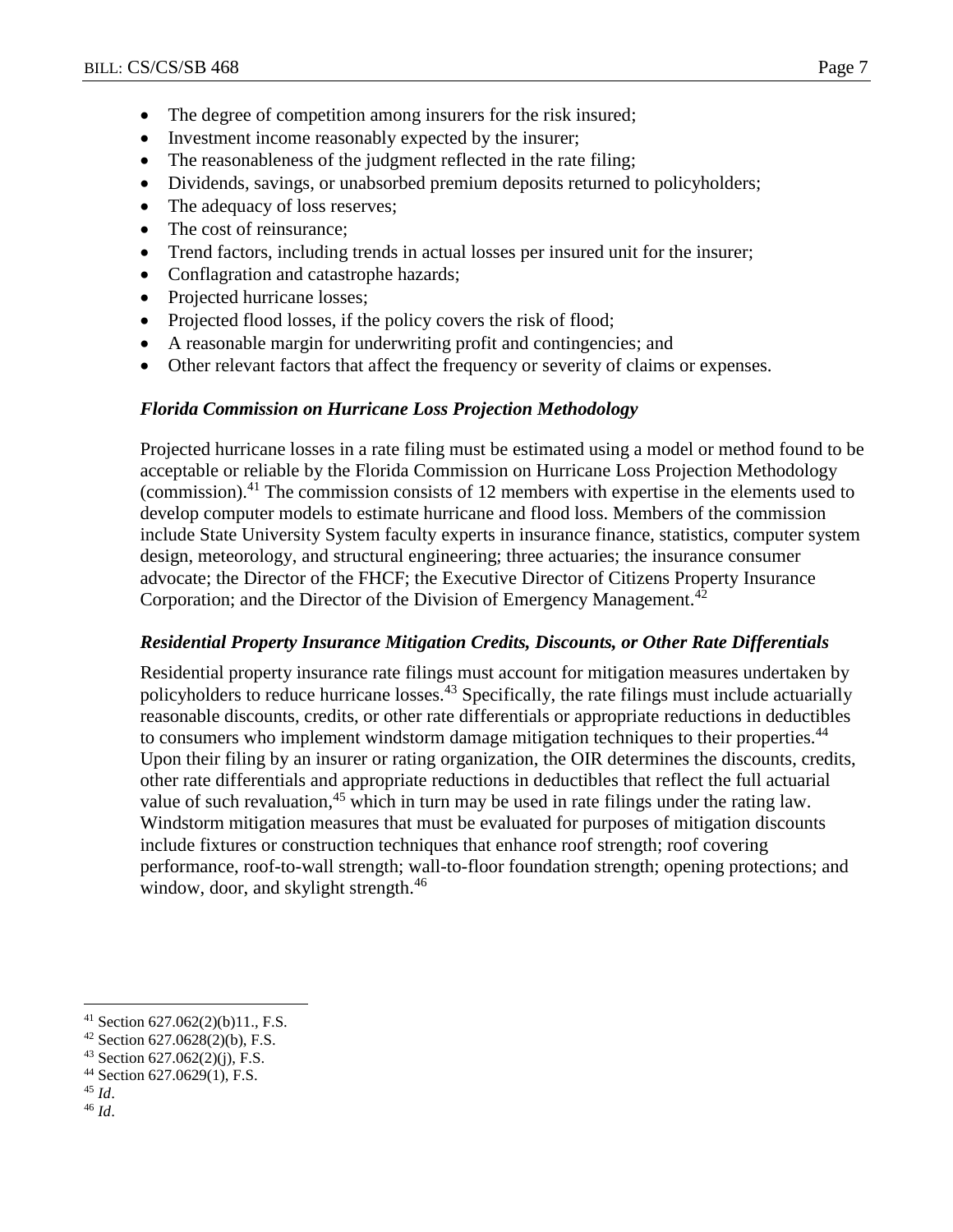Florida law allows insurers and policyholders to enter into automatic bank withdrawal agreements for the purpose of paying insurance premiums.<sup>47</sup> Policyholders generally have the option of selecting between payment plans that divide the premium into two or four separate payments or in monthly installments. Under current law, insurers must provide the policyholder with 15 days advance written notice prior to any automatic bank withdrawal if the premium payment increases from the previous withdrawal period by any amount.

By contrast, federal law requires financial institutions to provide 10 days advance written notice prior to any automatic bank withdrawal either when the amount varies from the previous withdrawal amount, when the amount varies outside a specified range of amounts, or when the amount varies from the previous withdrawal amount by an agreed-upon amount.<sup>48</sup>

## **Citizens Property Insurance Corporation (Citizens)**

Citizens is a state-created, not-for-profit, tax-exempt governmental entity whose public purpose is to provide affordable property insurance coverage to those unable to find coverage in the voluntary admitted market.<sup>49</sup> Citizens is not a private insurance company.<sup>50</sup> Citizens was statutorily created in 2002 when the Legislature combined the state's two insurers of last resort, the Florida Residential Property and Casualty Joint Underwriting Association and the Florida Windstorm Underwriting Association. Citizens operates in accordance with the provisions in s.  $627.351(6)$ , F.S., and is governed by a nine-member Board of Governors<sup>51</sup> (board) that administers its Plan of Operations. The Plan of Operations is reviewed and approved by the Financial Services Commission. The President of the Senate, Speaker of the House of Representatives, and Chief Financial Officer each appoint two members to the board. The Governor appoints three members to the board, one of whom serves solely to advocate for consumers. Citizens is subject to regulation by the OIR.

Citizens offers property insurance in three separate accounts. Each account is a separate statutory account with separate calculations of surplus and deficits.<sup>52</sup> Assets may not be commingled or used to fund losses in another account.<sup>53</sup>

**The Personal Lines Account (PLA)** offers personal lines residential policies that provide comprehensive, multiperil coverage statewide, except for those areas contained in the Coastal Account. The PLA also writes policies that exclude coverage for wind in areas contained within the Coastal Account. Personal lines residential coverage consists of the types of coverage provided to homeowners, mobile homeowners, dwellings, tenants, and condominium unit owner's policies.

 $\overline{a}$ 

<sup>53</sup> Section 627.351(6)(b)2b., F.S.

<sup>47</sup> Section 627.0665, F.S.

<sup>48</sup> 12 CFR 1005.10(d).

<sup>49</sup> Admitted market means insurance companies licensed to transact insurance in Florida.

 $50$  Section 627.351(6)(a)1., F.S. Citizens is also subject to regulation by the OIR.

<sup>&</sup>lt;sup>51</sup> The Chief Financial Officer, the President of the Senate, and the Speaker of the House of Representatives each appoint two members. The Governor appoints three members.

<sup>&</sup>lt;sup>52</sup> The Personal Lines Account and the Commercial Lines Account are combined for credit and Florida Hurricane Catastrophe Fund coverage.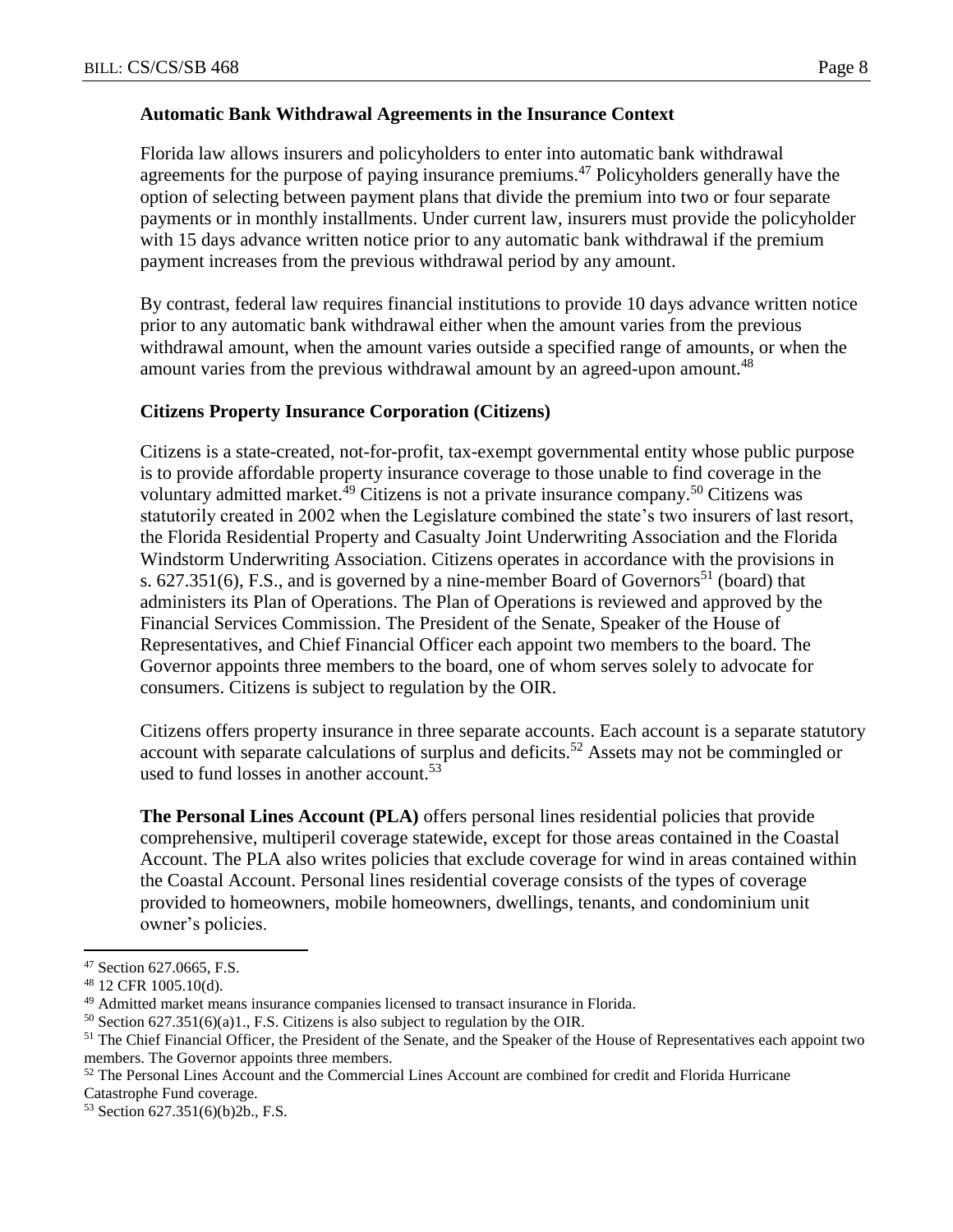**The Commercial Lines Account (CLA)** offers commercial lines residential and nonresidential policies that provide basic perils coverage statewide, except for those areas contained in the Coastal Account. The CLA also writes policies that exclude coverage for wind in areas contained within the Coastal Account. Commercial lines coverage includes commercial residential policies covering condominium associations, homeowners' associations, and apartment buildings. The coverage also includes commercial nonresidential policies covering business properties.

**The Coastal Account** offers personal residential, commercial residential, and commercial nonresidential policies in coastal areas of the state. Citizens must offer policies that solely cover the peril of wind (wind only policies) and may offer multiperil policies.<sup>54</sup>

# *Citizens Eligibility for Commercial Residential Wind-Only Coverage*

In 2014,<sup>55</sup> the Legislature enacted changes to the statutes governing Citizens that prohibited residential condominium associations from obtaining commercial residential property insurance policies from Citizens which cover damage only from wind if 50 percent or more of the condominiums in the association are rented more than eight times a year for less than 30 days. These changes were intended to provide clarity to the classification of transient occupancy risks and remove inconsistencies between commercial residential and commercial nonresidential properties.<sup>56</sup> Condominiums are presently able to obtain Citizens policies that cover damage from multiple perils, including wind.

# **Delivery of Insurance Policies and Claims Communications**

Under s.  $627.421$ , F.S., Florida law currently requires most insurers<sup>57</sup> to deliver, mail, or electronically transmit the insurance policy to the policyholder within 60 days of such coverage taking effect. Policyholders of personal lines policies may elect electronic transmission of policy documents; however, for commercial lines policies, policy documents are sent via electronic transmission unless the policyholder declines electronic transmission by written or electronic communication to the insurer. The policyholder is further entitled to a paper copy of the policy upon request.<sup>58</sup> An insurer that electronically transmits policy documents must include notice of the right to receive a paper copy of the policy via United States Mail.<sup>59</sup>

Florida law varies with respect to electronic and nonelectronic transmission of claims communications. In some cases, e.g., written proof of loss, claims communications must be

<sup>&</sup>lt;sup>54</sup> In August of 2007, Citizens began offering personal and commercial residential multiperil policies in this limited eligibility area. Additionally, near the end of 2008, Citizens began offering commercial nonresidential multiperil policies in this account.

<sup>55</sup> Chapter 2015-140, Laws of Fla.

<sup>56</sup> House Regulatory Affairs Committee, *House Bill 1089 Analysis* (June 16, 2014), *available at*  <https://www.flsenate.gov/Session/Bill/2014/1089/Analyses/h1089z1.IBS.PDF> (last visited Feb. 8, 2021).

 $57$  Part II of ch. 627, F.S., exempts reinsurers, wet marine and transportation, title, and credit life of credit disability insurers from the delivery provisions of s. 627.421, F.S.

<sup>58</sup> Section 627.421(1), F.S.

<sup>59</sup> *See Id.*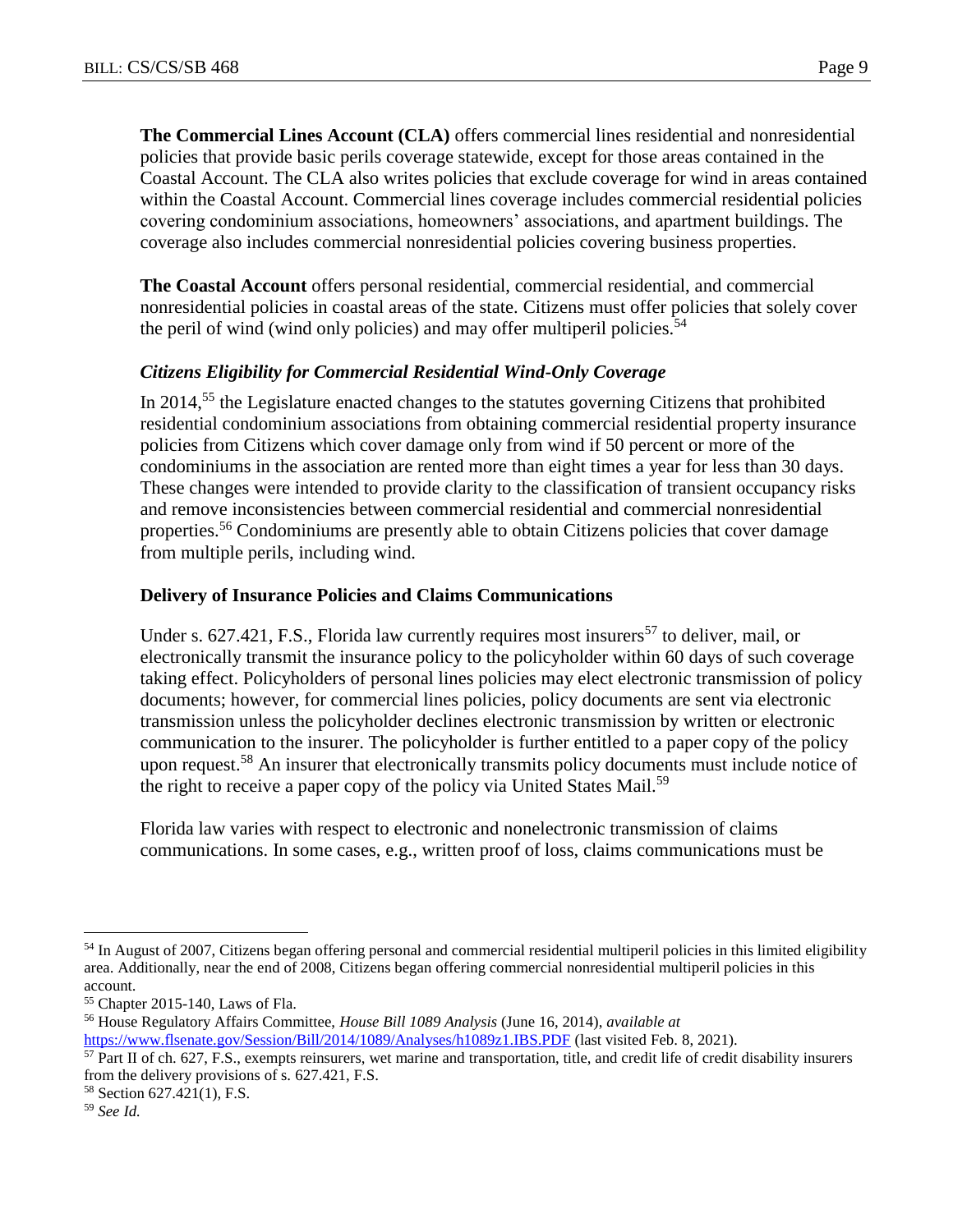nonelectronic,<sup>60</sup> while on others, e.g., payment of health insurance claims, claims communication may be electronic or nonelectronic.<sup>61</sup>

# **Affirmative Exclusions of Property Insurance Deductibles and Coverages**

A hurricane deductible is the amount paid by the policyholder before the insurer issues any payment for damaged caused by a hurricane.<sup>62</sup> Under Florida law, the hurricane deductible is capped at 10 percent of the policy dwelling limits for a covered risk valued at less than \$500,000, unless the policyholder affirmatively rejects the statutory hurricane deductible limit.<sup>63</sup> In order to do so, the policyholder must personally write and provide the insurer the following statement in his or her own handwriting: "I do not want the insurance on my home to pay for the first (specify dollar value) of damage from hurricanes. I will pay those costs. My insurance will not." Furthermore, the policyholder and each named insured on the policy must sign and date the statement.<sup>64</sup>

Florida law also requires a residential property insurance policy to include windstorm coverage,<sup>65</sup> unless the policyholder affirmatively rejects the coverage.<sup>66</sup> If the policyholder is a natural person, the policyholder must personally write and provide the insurer the following statement in his or her own handwriting: "I do not want the insurance on my home (home/mobile home/condominium unit) to pay for damage from windstorms. I will pay those costs. My insurance will not." Furthermore, the policyholder and each named insured on the policy must sign and date the statement. $67$ 

A similar provision exists in statute for exclusion of contents coverage under a residential property insurance policy, except for a condominium unit owner policy or a tenant policy. Under s. 627.712(3), F.S., the policyholder must personally write and provide the insurer the following statement in his or her own handwriting: "I do not want the insurance on my home (home/mobile) to pay for costs to repair or replace any contents that are damaged. I will pay those costs. My insurance will not." Furthermore, the policyholder and each named insured on the policy must sign and date the statement.

#### **Assignment of Post-Loss Benefits under a Property Insurance Policy**

An assignment is the voluntary transfer of the rights of one party under a contract to another party. Current law generally allows an insurance policyholder to assign the benefits of the policy,

<sup>60</sup> Section 627.425, F.S.

<sup>61</sup> Section 627.6131, F.S.

<sup>62</sup> Department of Financial Services*, Florida's Hurricane Deductible*

<https://www.myfloridacfo.com/division/consumers/floridashurricanedeductible.htm> (last visited Nov. 23, 2021). <sup>63</sup> Section 627.701(4)(d), F.S.

<sup>64</sup> *See Id.*

<sup>&</sup>lt;sup>65</sup> This requirement does not apply to a risk that is eligible for wind-only coverage from Citizens Property Insurance Corporation (Citizens). Nor does the requirement apply to a risk that is ineligible for Citizens coverage because the risk: (1) is a structure that has a dwelling replacement cost of \$700,000; (2) is a single condominium unit with a combined dwelling and contents replacement cost of \$700,000 or more; or (3) is located in the "wind-borne" debris region as defined in s. 1609.2 of the International Building Code (2006) and has an insured value on the structure of \$750,000 or more.

<sup>66</sup> Section 627.712, F.S.

 $67$  Section  $627.712(2)(a)1$ ., F.S.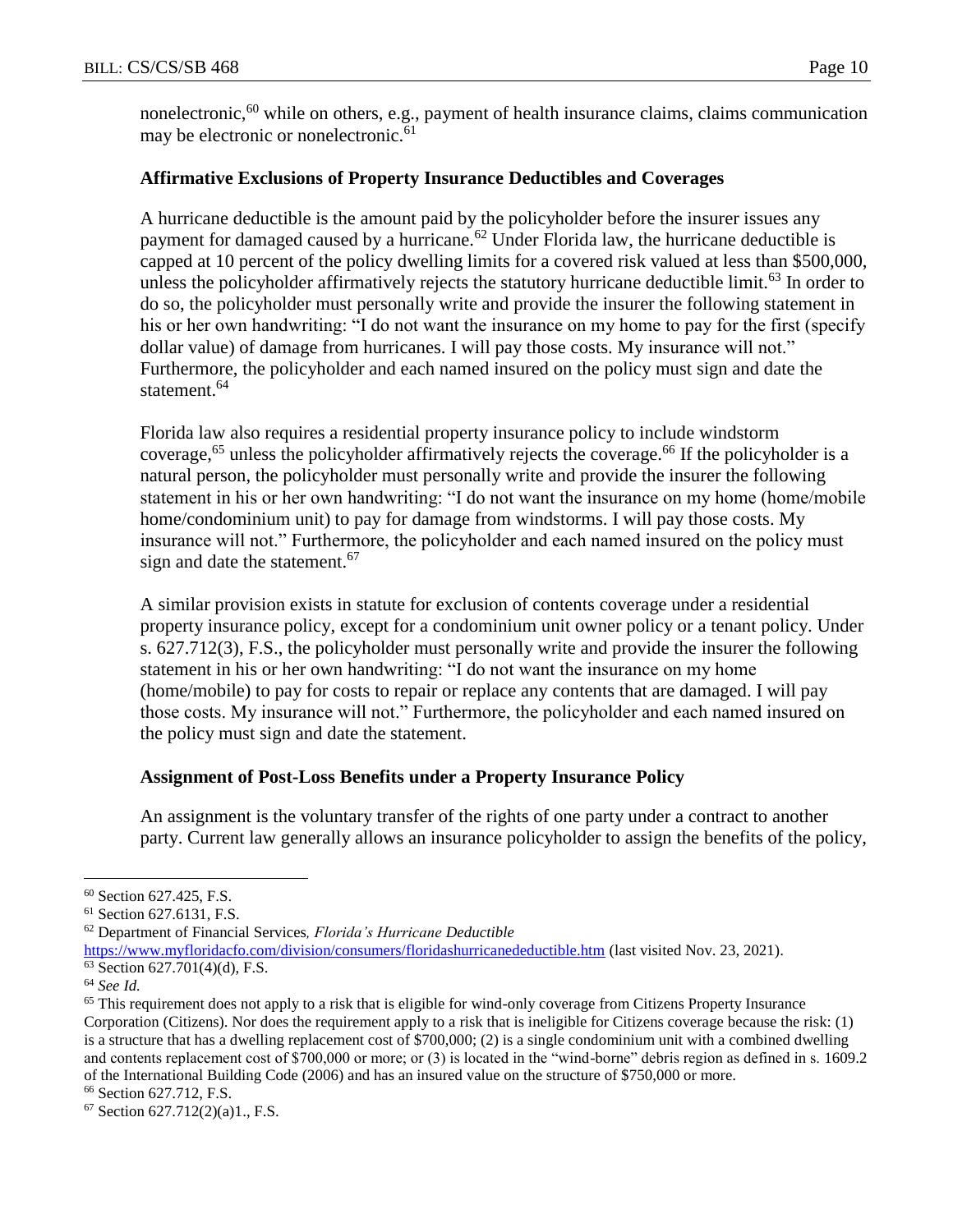such as the right to be paid, to another party. This assignment is often called an "assignment of benefits" or "AOB." Once an assignment is made, the assignee can take action to enforce the contract. Accordingly, if the benefits are assigned and the insurer refuses to pay, the assignee may file a lawsuit against the insurer to recover the insurance benefits.<sup>68</sup>

The 2019, the Legislature enacted s. 627.7152, F.S., which governs the execution of assignment of post-loss benefits under a property insurance policy, provides duties that assignees must meet when filing a claim under a property insurance policy, provides requirements pursuant to litigation brought by assignees under property insurance policies, and revises the standards for awarding attorney fees in such litigation. An assignment agreement is any instrument that effectuates the assignment, transfer, or acquisition of post-loss benefits to or from a person providing services to protect, repair, restore, or replace property, or to mitigate against further damage to the property.

Prior to litigation, under s. 627.7152(9), F.S., an assignee must provide the named insured and the assignor a written notice of intent to initiate litigation, delivered at least 10 business days before filing suit, but not before the insurer has made a determination of coverage. The notice must also include a detailed written invoice or estimate of services that includes itemized information and proof work was performed in accordance with accepted industry standards. In a claim arising under an assignment agreement, the assignee has the burden under s. 627.7152(3)(b), F.S., to demonstrate that the insurer is not prejudiced by the assignee's failure to cooperate with the insurer in the claim investigation.

# **Notice of Limited Coverage for Antique Vehicles**

Some insurers<sup>69</sup> offer motor vehicle insurance coverage for antique vehicles<sup>70</sup> which does not include mandatory personal injury protection<sup>71</sup> and property damage liability<sup>72</sup> coverages. In those cases, Florida law requires the automobile policy to provide notice to the policyholder of the limited coverage and its noncompliance with any financial responsibility law.<sup>73</sup> This coverage is generally appropriate for antique vehicles that are stored in a private collection or as part of a public display and are not driven on the roadways of this state. The notice must be stamped or printed in contrasting color from the color used on the policy and placed on the policy declaration page and on the back of the policy.<sup>74</sup>

<sup>68</sup> *Nationwide Mutual Insurance Company v. Pinnacle Medical*, *Inc.* 753 So. 2d 55, 57 (Fla. 2000) ("The right of assignee to sue for breach of contract to enforce assigned rights predates the Florida Constitution").

<sup>69</sup> <https://www.statefarm.com/insurance/auto/antique-classic-cars> (last visited Nov. 29, 2021).

<sup>70</sup> *See* section 320.086, F.S.

<sup>71</sup> Section 627.733, F.S.

<sup>72</sup> Section 324.022, F.S.

<sup>73</sup> Section 627.7276(1), F.S.

<sup>74</sup> Section 627.7276(2), F.S.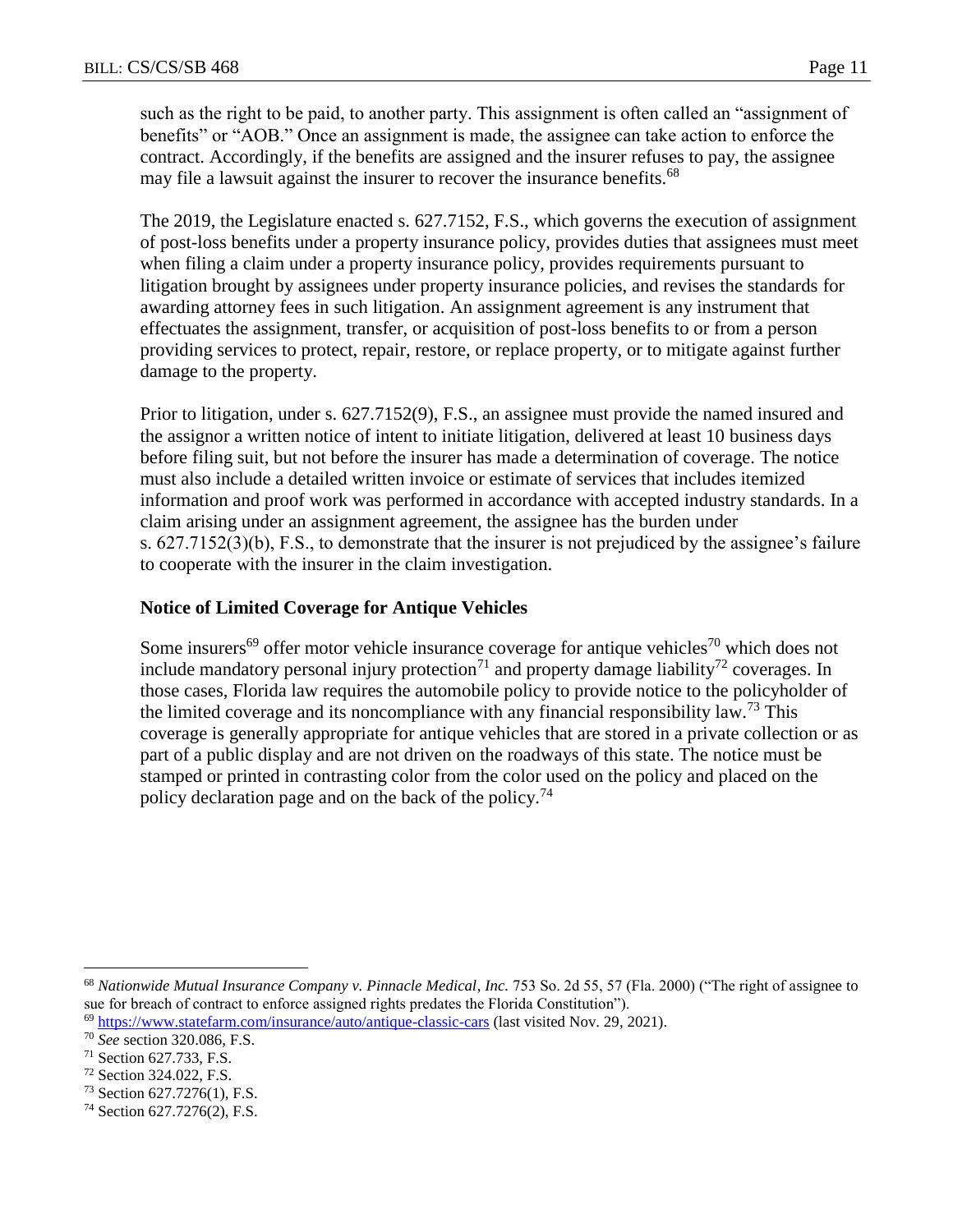#### **Agent Licensing**

# *General Lines Agent*

A general lines agent<sup>75</sup> is one who sells the following lines of insurance: property,  $^{76}$  casualty,  $^{77}$ including commercial liability insurance underwritten by a risk retention group, a commercial self-insurance fund,<sup>78</sup> or a workers' compensation self-insurance fund;<sup>79</sup> surety;<sup>80</sup> health;<sup>81</sup> and marine.<sup>82</sup> The general lines agent may only transact health insurance for an insurer that the general lines agent also represents for property and casualty insurance.<sup>83</sup> If the general lines agent wishes to represent health insurers that are not also property and casualty insurers, they must be licensed as a health insurance agent.<sup>84</sup>

# *Personal Lines Agent*

A personal lines agent is a general lines agent who is limited to transacting business related to property and casualty insurance sold to individuals and families for noncommercial purposes.<sup>85</sup>

## *Motor Vehicle Servicing Agreements*

Motor vehicle service agreements provide vehicle owners with protection when the manufacturer's warranty expires. A motor vehicle service agreement indemnifies the vehicle owner (or holder of the agreement) against loss caused by failure of any mechanical or other component part, or any mechanical or other component part that does not function as it was originally intended.<sup>86</sup> Motor vehicle service agreements can only be sold by a licensed and appointed salesperson.<sup>87</sup> Salespersons are licensed in the same manner as insurance representatives under ch. 626, F.S., with some exceptions to the requirements applied to insurance representatives.<sup>88</sup>

#### *Home Warranty Contracts*

A home warranty is any contract or agreement whereby a person undertakes to indemnify the warranty holder against the cost of repair or replacement, or actually furnishes repair or replacement, of any structural component or appliance of a home, necessitated by wear and tear or an inherent defect of any such structural component or appliance or necessitated by the failure of an inspection to detect the likelihood of any such loss.<sup>89</sup> No person shall solicit, negotiate, or

- <sup>77</sup> Section 624.605, F.S.
- <sup>78</sup> As defined in s. 624.462, F.S.
- <sup>79</sup> Pursuant to s. 624.4621, F.S.
- <sup>80</sup> Section 626.606, F.S.
- <sup>81</sup> Section 624.603, F.S.
- <sup>82</sup> Section 624.607, F.S.
- 83 Section 626.827, F.S.
- 84 Section 626.829, F.S.
- <sup>85</sup> Section 626.015(17), F.S.
- <sup>86</sup> Section 634.011(8), F.S.
- <sup>87</sup> Section 634.031, F.S.
- <sup>88</sup> Section 634.171, F.S.
- <sup>89</sup> Section 634.301, F.S.

<sup>75</sup> Section 626.015(7), F.S.

<sup>76</sup> Section 624.604, F.S.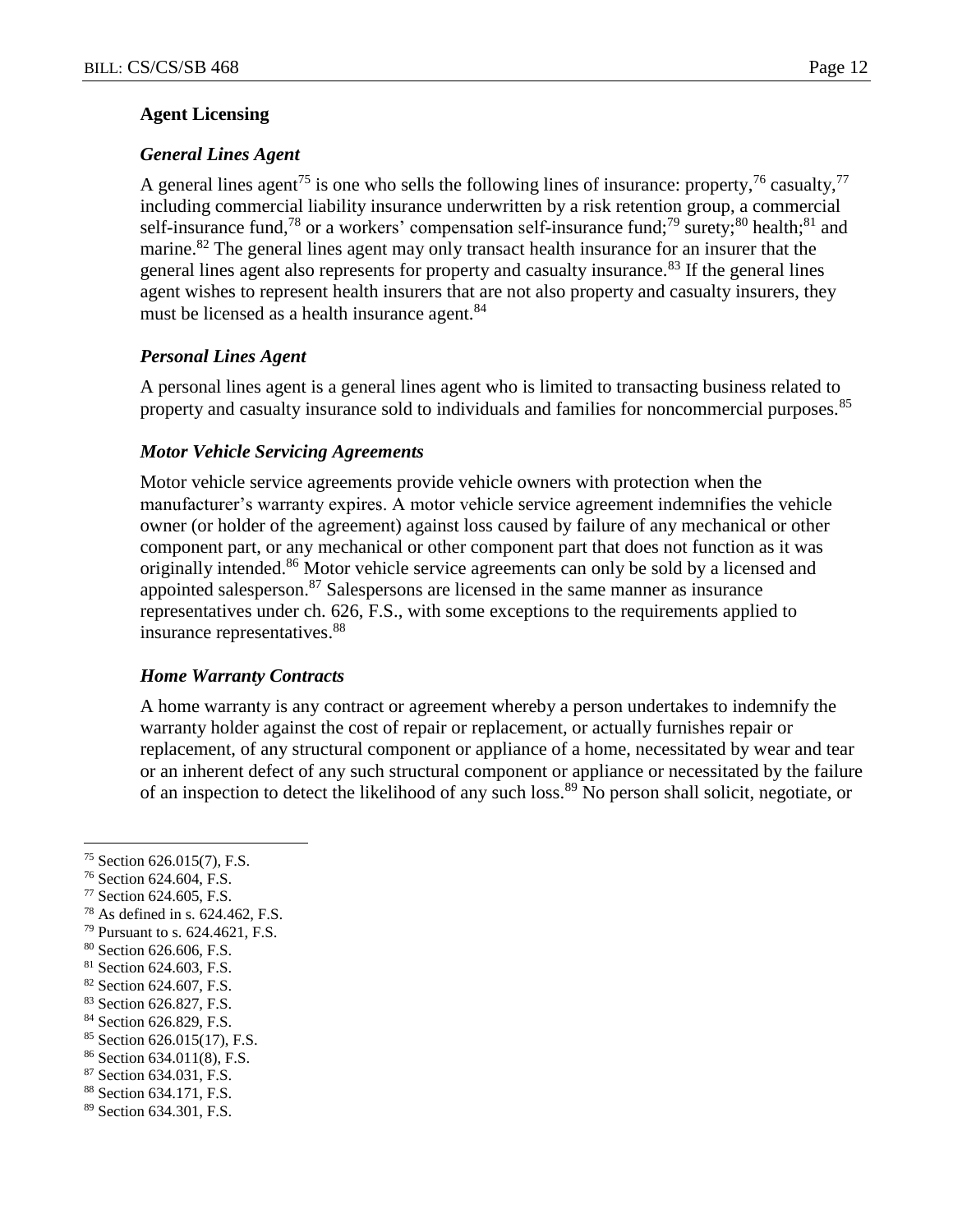effectuate home warranty contracts for remuneration in this state unless such person is licensed and appointed as a sales representative.<sup>90</sup>

#### *Service Warranty Contracts*

A service warranty is an agreement or maintenance service contract equal to or greater than one year in length to repair, replace, or maintain a consumer product, or for indemnification for repair, replacement, or maintenance, for operational or structural failure due to a defect in materials or workmanship, normal wear and tear, power surge, or accidental damage from handling in return for the payment of a segregated charge by the consumer.<sup>91</sup> A person or entity may not solicit, negotiate, advertise, or effectuate service warranty contracts in this state unless the person or entity is licensed and appointed as a sales representative.<sup>92</sup>

# **III. Effect of Proposed Changes:**

## **Collateral Protection Insurance**

**Section 1** amends s. 215.555, F.S., to require that the Florida Hurricane Catastrophe Fund (FHCF) provide reimbursement for a loss under collateral protection insurance (also known as lender-placed or force-placed insurance) when the coverage amount differs from the coverage amount under the lapsed policy if the homeowner received notice of the collateral protection insurance coverage amount, or the homeowner requested a different coverage amount from the collateral protection insurer.

This section is effective June 1, 2023.

# **Payroll Audits for Construction Classification of Employers**

**Section 2** amends s. 440.381, F.S., governing payroll audits, provides that current requirements under the Workers' Compensation Law for annual, physical onsite payroll audits of employers in the construction class will only apply when the estimated annual premium is \$10,000 or more.

# **Electronic Meetings of Self-Insured Public Entities**

**Section 3** creates s. 624.46227, F.S., to authorize associations, trusts, and pools formed to provide self-insurance for public entities to use communications media technology to establish quorum and conduct public business.

**Section 4** amends s. 626.221, F.S., to authorize Certified All Lines Adjusters from Kaplan to be exempt from the examination requirement for licensure as an insurance agent or adjuster.

<sup>90</sup> Section 634.317, F.S., "sales representative" is any person with whom an insurer or home inspection or warranty association has a contract and who is utilized by such insurer or association for the purpose of selling or issuing home warranties. The term includes all employees of an insurer or association engaged directly in the sale or issuance of home warranties. Section 634.301(12), F.S.

 $91$  Section 634.401(13), F.S.

<sup>92</sup> Section 634.419, F.S. A "sales representative" is any person, retail store, corporation, partnership, or sole proprietorship utilized by an insurer or service warranty association for the purpose of selling or issuing service warranties. However, in the case of service warranty associations selling service warranties from one or more business locations, the person in charge of each location may be considered the sales representative. Section 634.401(12), F.S.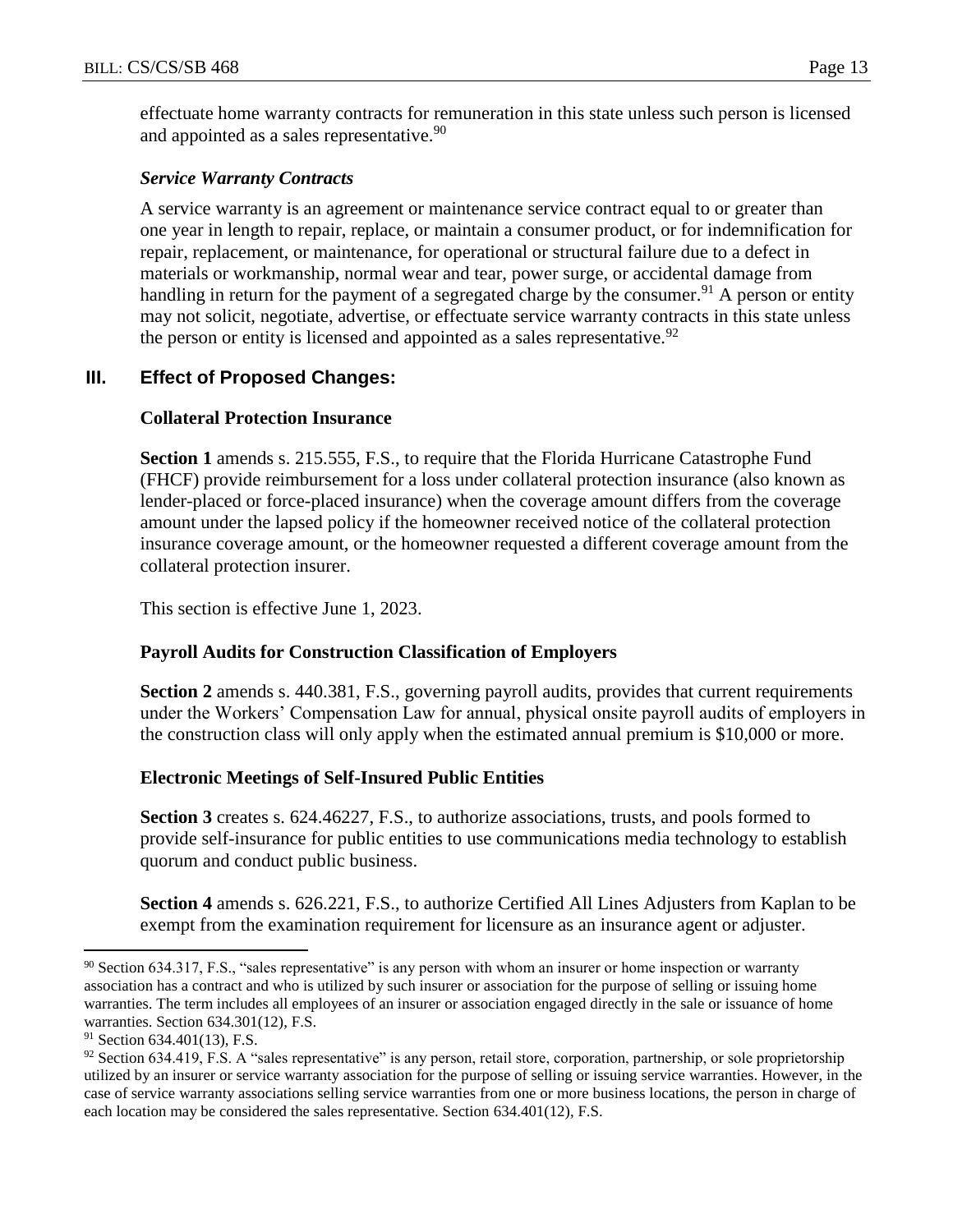## **Company Employee Adjusters**

**Section 5** amends s. 626.856, F.S., revising the definition of a "company employee adjuster" in the Insurance Adjusters Law, to provide that an all-lines adjuster who is appointed and employed by an insurer's affiliate may serve as a company employee adjuster for the purpose of ascertaining and determining the amount of an insurance claim, loss, or damage, or settling such claim, loss, or damage.

# **Florida's Rating Law**

## *Hurricane Model Averaging and Weighting*

**Section 6** amends s. 627.062, F.S., to provide that a residential property insurer's rate filing may estimate projected hurricane losses by using a weighted or straight average of two or more methods or models approved by the Commission on Hurricane Loss Projection Methodology.

## *Residential Property Insurance Mitigation Credits, Discounts, or Other Rate Differentials*

**Section 7** amends. s. 627.0629, F.S., to provide that an insurer may file with the Office of Insurance Regulation a personal lines residential rating plan that provides premium discounts, credits, and other rate differentials based on windstorm construction standards developed by an independent, not-for-profit, scientific research organization, if such standards meet statutory requirements.

#### **Required Notifications of Automatic Bank Withdrawals**

**Section 8** amends s. 627.0065, F.S., governing automatic bank withdrawal agreements between insurers and policyholders, to limit the requirement that an insurer provide a policyholder 15 days advance written notice of any increase in policy premiums. Instead, notice will only be required for premium increases that will result in an increase of the automatic withdrawal of more than \$10 from the previous withdrawal amount.

#### **Citizens Eligibility for Commercial Residential Wind-Only Coverage**

**Section 9** amends s. 627.351, F.S., governing Citizens Property Insurance Corporation (Citizens), to provide that condominium associations where 50 percent or more of the condominium units are rented more than eight times per year for a period of less than 30 days may be eligible for wind-only Citizens policies.

#### **Delivery of Policies and Claims Communications**

**Section 10** amends s. 627.421, F.S., to eliminate a requirement that an insurer that provides electronic delivery of the insurance policy to a policyholder (or the person entitled to delivery) must also provide within the electronic transmission notice of the policyholder's right to receive the policy via United States Mail. The section also deletes a requirement that the insurer provide a paper copy of the policy to the insured upon his or her request. For personal lines policies, an insurer may offer electronic delivery to the policyholder, but electronic delivery may only be used if the policyholder elects to receive electronic delivery of the policy. For commercial lines,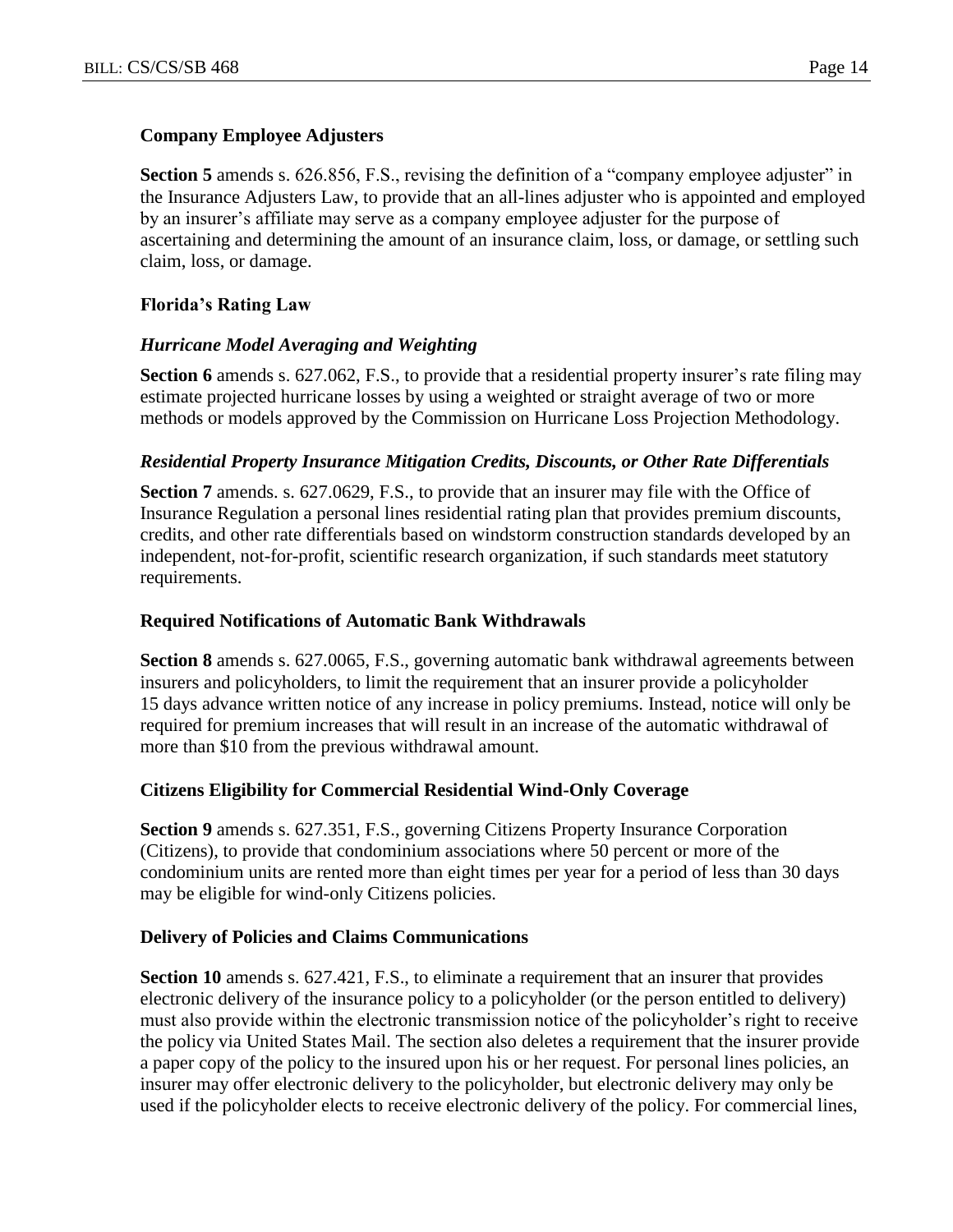the insurer may use electronic delivery without the consent of the policyholder unless the policyholder communicates to the insurer that he or she does not agree to electronic delivery.

#### **Affirmative Exclusions of Property Insurance Deductibles and Coverages**

**Section 11** amends s. 627.701, F.S., governing hurricane deductibles in residential property insurance policies, to allow a policyholder to write *or* type the required statement<sup>93</sup> which the policyholder must complete and sign in order to select a hurricane deductible greater than 10 percent of the policy dwelling limits on a risk valued at less than \$500,000.

**Section 12** amends s. 627.712, F.S., governing windstorm and contents coverage exclusions, to allow a policyholder to affirmatively reject windstorm coverage under a residential property insurance policy by typing the required statement<sup>94</sup> which excludes coverage.

The bill also allows a policyholder, except for a condominium unit owner policy or tenant policy, to affirmatively reject contents coverage under a residential property insurance policy by typing the required statement<sup>95</sup> which excludes coverage.

The bill retains current law in both of these statutory sections that allows the policyholder to write out the required statements required in these sections.

#### **Notice of Claims under Assignment Agreements**

**Section 13** amends s. 627.7152, F.S., governing residential property insurance and commercial property insurance assignment agreements. The bill adds the services of inspection and providing a scope of service to the list of services contemplated by the definition of "assignment agreement."

The bill also specifies the notice of intent to initiate litigation that must be sent by an assignee to an insurer must be sent to the name and mailing address designated by the insurer in the policy forms if notice is sent by certified mail, return receipt requested, or to the email address designated by the insurer in the policy forms if notice is sent by electronic delivery.

This section is effective upon becoming law.

 $\overline{a}$ 

#### **Notice of Limited Coverage for Antique Vehicles**

**Section 14** amends s. 627.7276, F.S., to require an automobile policy that does not provide coverage for bodily injury liability and property damage liability include notice accompanying the declarations page that the policy does not provide such coverages and does not comply with any financial responsibility laws. Such policies generally cover antique motor vehicles.

 $93$  "I do not want the insurance on my home to pay for the first (specify dollar value) of damage from hurricanes. I will may those costs. My insurance will not."

<sup>94</sup> "I do not want the insurance on my (home/mobile home/condominium unit) to pay for damage from windstorms. I will pay those costs. My insurance will not."

<sup>&</sup>lt;sup>95</sup> "I do not want the insurance on my (home/mobile home) to pay for the costs to repair or replace any contents that are damaged. I will pay those costs. My insurance will not."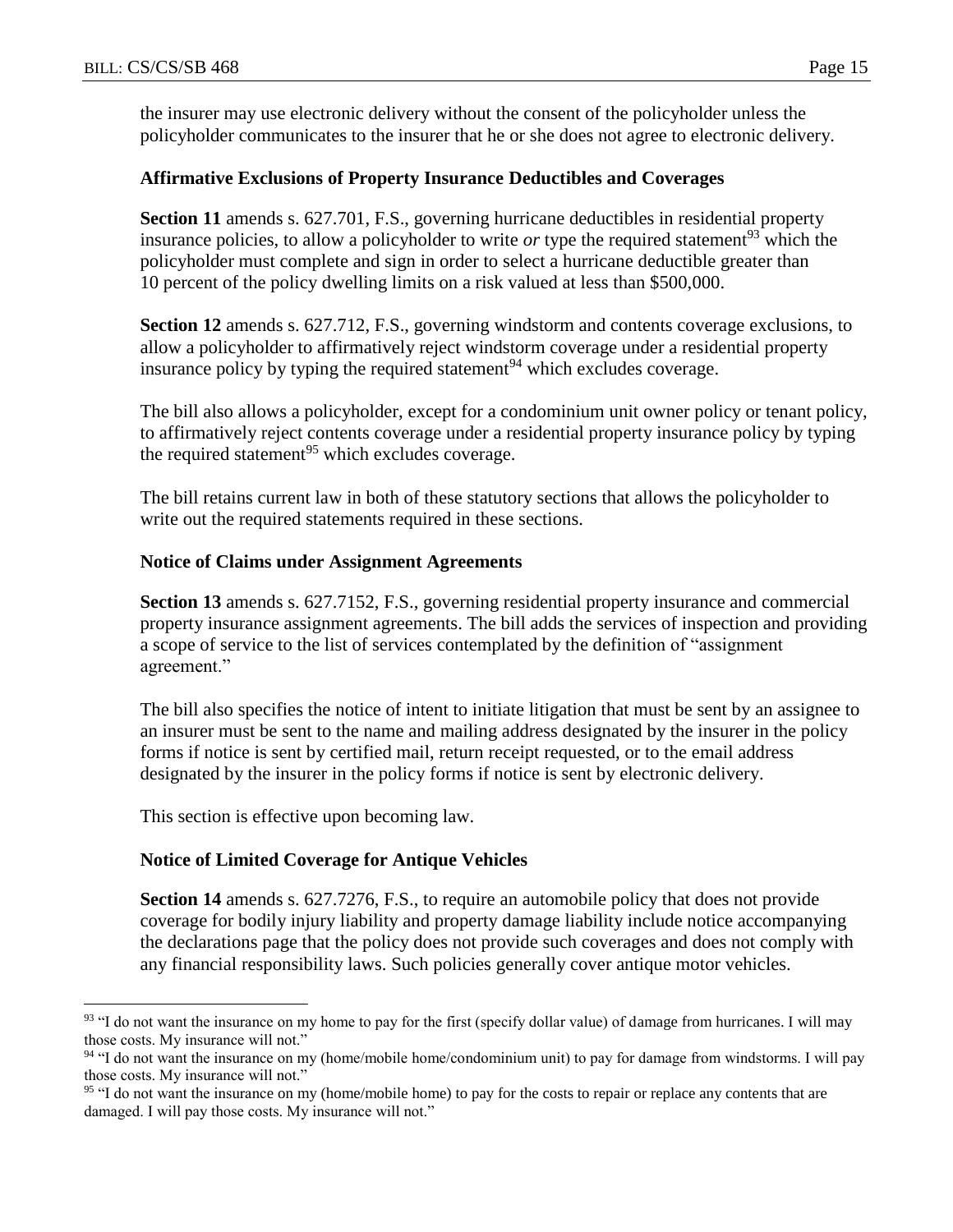## **Agent Licensing**

#### *Motor Vehicle Service Agreements*

**Section 15** amends s. 634.171, F.S., to provide that a licensed personal lines or general lines agent is exempt from salesperson licensing requirements to solicit, negotiate, advertise, or sell motor vehicle service agreements.

#### *Home Warranty Contracts*

**Section 16** amends s. 634.317, F.S., to provide that a licensed personal lines or general lines agent is exempt from salesperson licensing requirements to solicit, negotiate, advertise, or sell home warranty contracts.

#### *Service Warranty Contracts*

**Section 17** amends s. 634.419, F.S., to provide that a licensed personal lines or general lines agent is exempt from salesperson licensing requirements to solicit, negotiate, advertise, or sell service warranty contracts.

#### **Reenactments**

**Section 18** reenacts s. 624.424(10), F.S., related to insurer's annual statements, to incorporate amendments made to s. 215.555, F.S., which address collateral protection insurance coverage amounts.

This section is effective June 1, 2023.

**Section 19** reenacts s. 627.351(6)(v), F.S., related to Citizens Property Insurance Corporation, to incorporate amendments made to s. 215.555, F.S., which address collateral protection insurance coverage amounts.

This section is effective June 1, 2023.

**Section 20** reenacts s. 626.8734, F.S., related to public adjuster's qualifications, to incorporate the amendments made to s. 626.221, F.S.

**Section 21** reenacts s. 626.865(1)(e), F.S., related to company employee adjusters, to incorporate amendments made to s. 626.865, F.S., which address insurer affiliates.

**Section 22** reenacts paragraph (1)(d) and subsection (2) of section 627.7153, F.S., which addresses policies restricting assignments of post-loss benefits under a property insurance policy, to incorporate amendments made to s. 627.7152, F.S., which address assignment agreements.

This section is effective upon becoming law.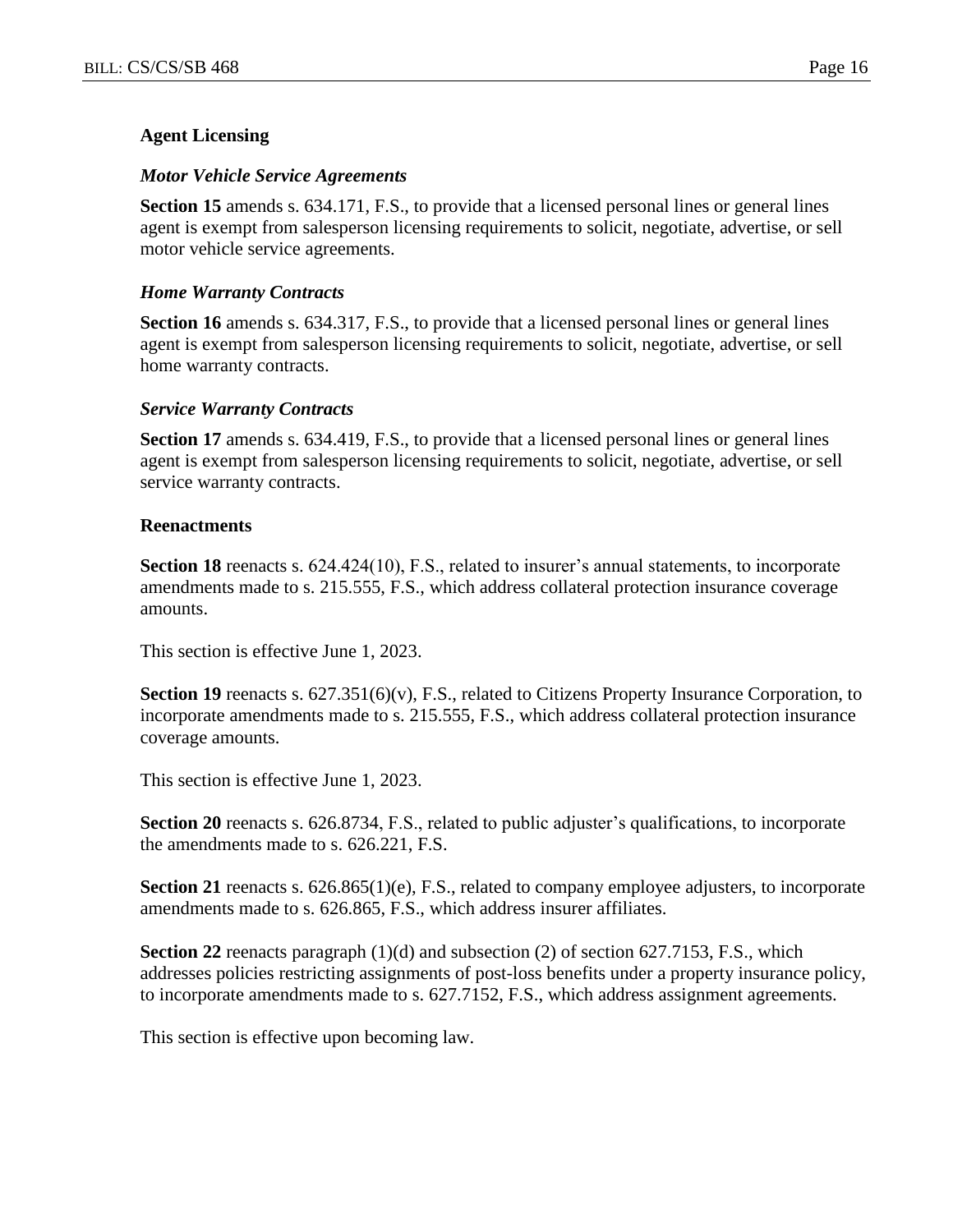# **Effective Date**

**Section 23** provides that except as otherwise expressly provided in this act, and except for this section, which takes effect upon this act becoming a law, this act is effective July 1, 2022.

# **IV. Constitutional Issues:**

A. Municipality/County Mandates Restrictions:

This bill does not require counties or municipalities to spend funds or limit their authority to raise revenue or receive state-shared revenues as specified in Article VII, section 10 of the Florida Constitution.

B. Public Records/Open Meetings Issues:

None.

C. Trust Funds Restrictions:

None.

D. State Tax or Fee Increases:

None.

E. Other Constitutional Issues:

None identified.

# **V. Fiscal Impact Statement:**

A. Tax/Fee Issues:

None.

B. Private Sector Impact:

None.

C. Government Sector Impact:

There may be a decrease or increase in costs related to **Section 1** of the bill that requires that the Florida Hurricane Catastrophe Fund (FHCF) to provide reimbursement for a loss under collateral protection insurance (also known as lender-placed or force-placed insurance) in certain circumstances. If there is an increase in costs, the FHCF has an estimated balance well over \$10 billion, so the impact is estimated to be insignificant.

# **VI. Technical Deficiencies:**

None.